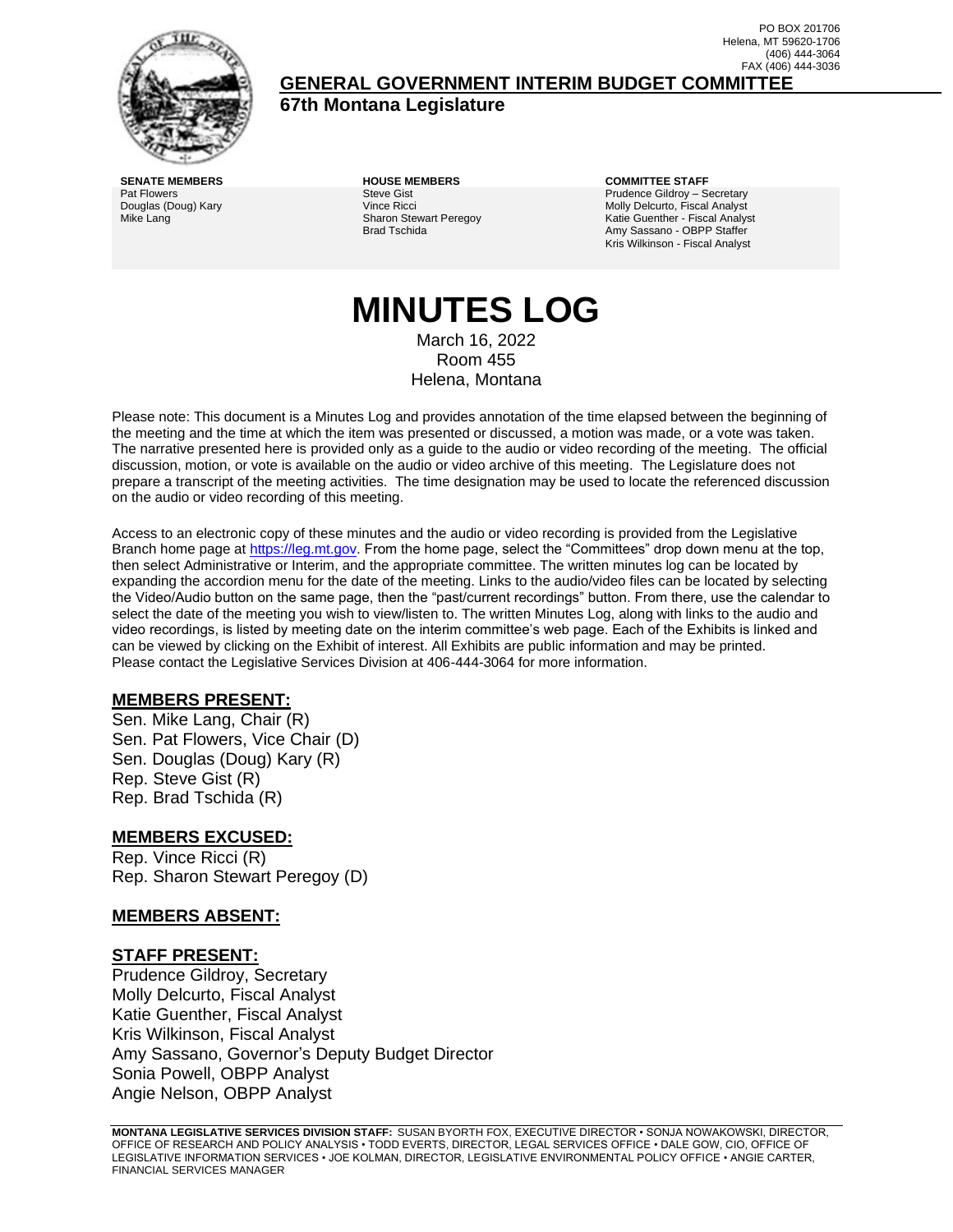# **AGENDA [\(Attachment 1\)](http://legmt.gov/)**

# **VISITORS' LIST [\(Attachment 2\)](http://legmt.gov/)**

#### **COMMITTEE ACTION**

#### **CALL TO ORDER/ROLL CALL**

09:02:34 Sen. Mike Lang-R called the meeting to order at 9:02 AM. The committee secretary took roll.

#### **Review and approval of minutes**

09:03:41 It was moved and seconded to approve the minutes of the last meeting. Motion carried unanimously.

#### **Budgetary Update/MARA/Personal Services**

- 09:04:31 Kris Wilkinson, Legislative Fiscal Division (LFD), presented a budgetary update. [\[Exhibit 1\]](https://leg.mt.gov/content/publications/fiscal/2023-Interim/IBC-D/MARA-Model-Methodology.pdf)
- 09:08:01 Molly Delcurto, LFD, reported on MARA. [\[Exhibit 2\]](https://leg.mt.gov/content/publications/fiscal/2023-Interim/March-2022/Short-2040-Model-graphics.pdf)
- 09:15:49 In response to a question from Vice Chair Lang, Ms. Delcurto confirmed that Long Range Planning will be providing data. Sen. Lang asked if there is money set aside to run the MARA model. Ms. Wilkinson clarified that is within the scope of their budget.
- 09:16:56 Rep. Tschida indicated he had a question concerning MARA but would bring it up later as appropriate.
- 09:17:27 Sen. Lang welcomed the staff from the Office of Budget and Program Planning (OBPP).

#### **FY 2022 Budget Status Reports, LFD Staff**

#### **Legislative Branch**

- 09:17:57 Ms. Wilkinson, LFD presented the budget status report for the Legislative Branch. [\[Exhibit 3\]](https://leg.mt.gov/content/publications/fiscal/2023-Interim/FY22-March/LEG.pdf)
- 09:28:15 Sen. Kary asked about the plan for equipment upgrades, and Ms. Wilkinson explained that expenditures are made as they go along. It is a two-year project.
- 09:29:15 Vice Chair Lang asked about the process. Ms. Wilkinson indicated that vendors bid, present invoices, and are paid. He raised an issue about information on LAWS that may not be needed. Ms. Wilkinson said she would find the answer to that.
- 09:30:43 Sen. Flowers asked Angus Maciver, Legislative Audit Division (LAD) about hiring and Mr. Maciver indicated they expect to hire four new employees this year. He explained the recruitment process.

#### **Governor's Office**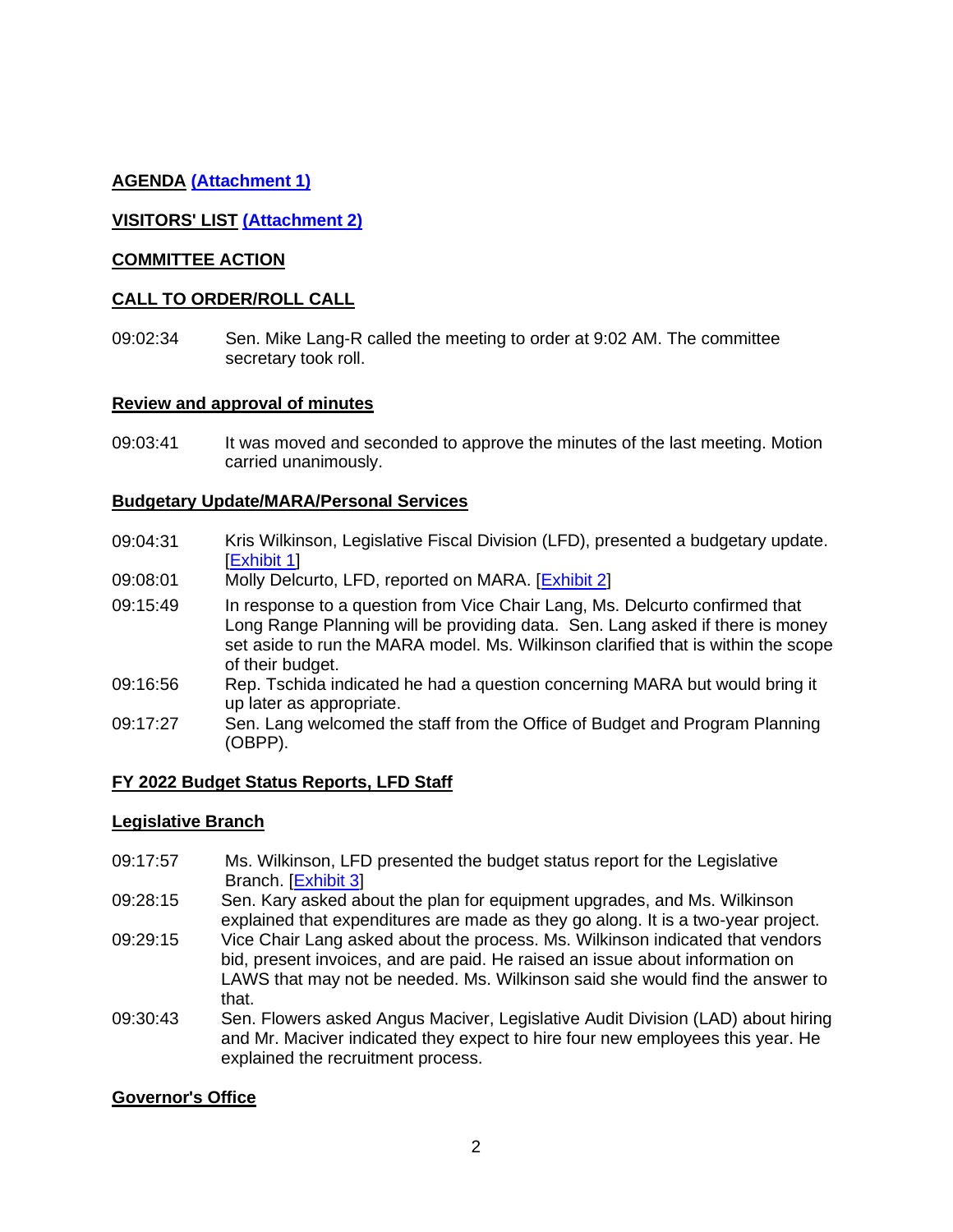- 09:33:52 Ms. Wilkinson addressed the budget status report for the Governor's office. [\[Exhibit](https://leg.mt.gov/content/publications/fiscal/2023-Interim/FY22-March/GOV.pdf) 4]
- 09:40:40 Rep. Tschida asked about the remaining CARE Act dollars and Ms. Wilkinson clarified they had been expended.
- 09:41:26 Sen. Flowers asked about agency-wide spending of ARPA. Ms. Wilkinson pointed to the COVID-19 summary report and said they try to balance all that information.
- 09:42:23 Amy Sassano, OBPP, replied to an inquiry of Sen. Flowers and referred the committee to arpa@mt. gov for more information. She stated that most expenditures are done by reimbursement.
- 09:45:30 Sen. Lang commented on the data on the website. Ms. Sassano stated that she thought they have the best website in the country. Ms. Sassano introduced the new Internal Control Coordinator in the Governor's office.
- 09:48:14 Chet Maclain, Internal Control Coordinator, addressed the committee. Ms. Sassano commented on the extensive knowledge of Mr. Maclain.

# **Consumer Counsel**

- 09:50:28 Ms. Wilkinson presented the budget status report for the Consumer Counsel. **[\[Exhibit 5\]](https://leg.mt.gov/content/publications/fiscal/2023-Interim/FY22-March/CC.pdf)**
- 09:52:51 Vice Chair Lang asked about the education relief funding. Ms. Wilkinson indicated there had been no expenditures of the \$17 million. Ms. Sassano explained the GEAR funds are at the discretion of the Governor. Anything unexpended by OPI will be returned to the Governor's office and made available for grants.
- 09:58:48 Vice Chair Lang asked about the carryforward authority, and Ms. Wilkinson said that is not part of permanent funding. Ms. Sassano replied carryforward is not in the base and can't be used to make permanent pay increases. Approval must be given by the Governor's office for expenditures of carryforward funds.

# **Commissioner of Political Practice**

10:01:28 Ms. Wilkinson addressed the budget status report of the Commissioner of Political Practices. [Exhibit 6]

# **State Auditor's Office**

- 10:05:13 Ms. Wilkinson explained the budget status report for the State Auditor's Office. [\[Exhibit 7\]](https://leg.mt.gov/content/publications/fiscal/2023-Interim/FY22-March/SAO.pdf)
- 10:11:08 Vice Chair Lang asked if changes would lower insurance costs and that was affirmed.

#### **Department of Commerce**

- 10:11:43 Ms. Delcurto presented the budget status report for the Department of Commerce. [\[Exhibit 8\]](https://leg.mt.gov/content/publications/fiscal/2023-Interim/FY22-March/COMM.pdf)
- 10:24:58 Sen. Flowers asked Adam Shafer, Department of Commerce, about the marketing plan for the use of the rental assistance funds and Mr. Shafer described their advertising efforts. They continue to review and approve applications.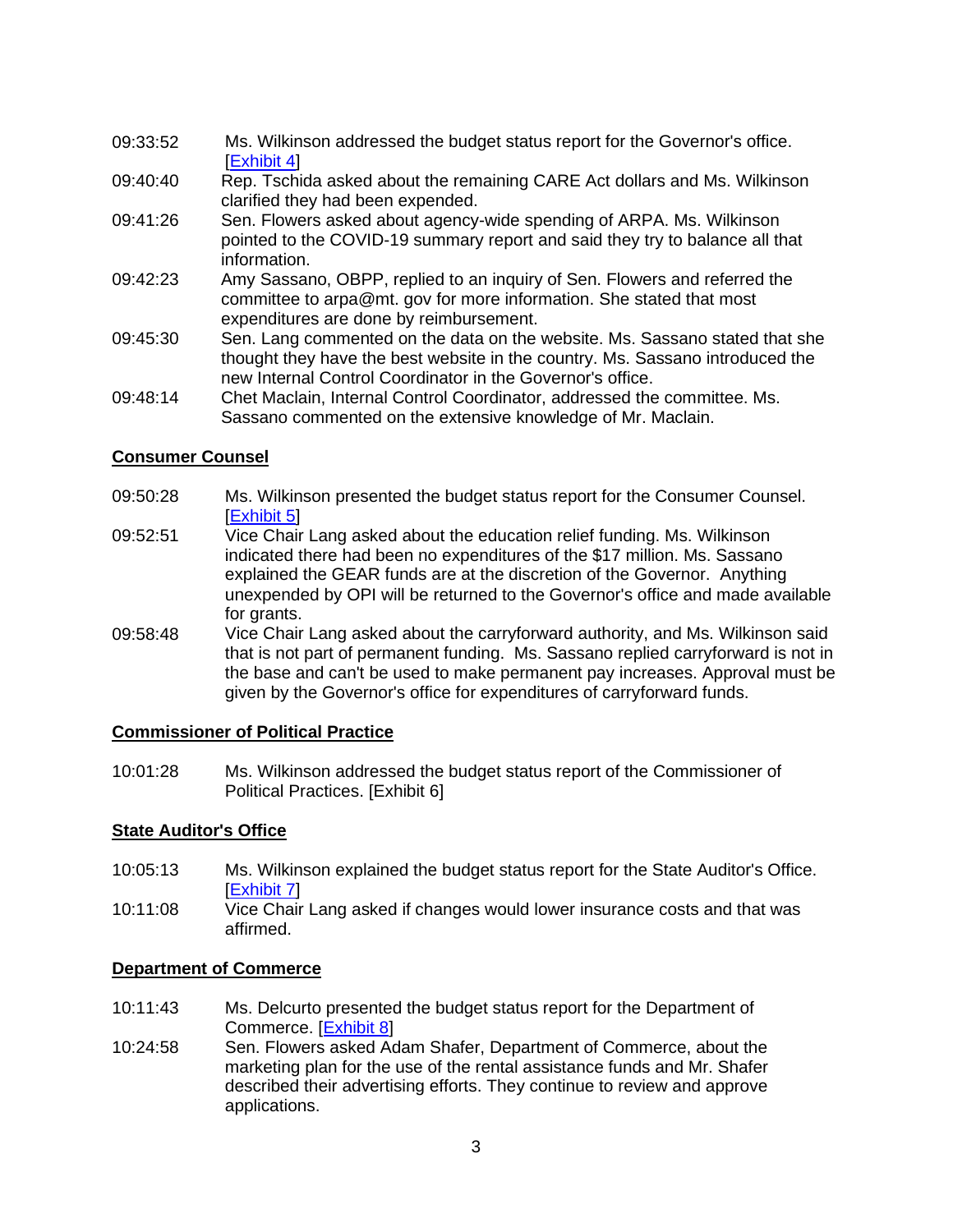- 10:27:30 Rep. Tschida asked about expenditures in the Affordable House Production program. Cheryl Cohen, Department of Commerce, responded. Rep. Tschida asked what determinations are based on, and Ms. Cohen replied.
- 10:30:20 Ms. Sassano added the amount of money needed for emergency rental assistance was more than was needed. Legislation would be needed for reallocation.

# **Break**

10:47:46 Reconvene

# **FY 2022 Budget Status Reports Continued, LFD Staff**

#### **Department of Administration**

- 10:48:10 Katie Gunther, LFD, reported on the budget status of the Department of Administration (DOA) and introduced Kristin Reynolds, Chief Financial Officer and Yvette Englert, Deputy Director, at DOA. [\[Exhibit 9\]](https://leg.mt.gov/content/publications/fiscal/2023-Interim/FY22-March/DOA.pdf)
- 11:05:17 Sen. Kary asked what the bank charges entail. Sonia Powell, OBPP, said by law banking services are contracted to a provider. Ms. Guenther said the Division of Banking is the entity that oversees banks and credit unions.
- 11:08:47 Rep. Tschida asked for more detailed information on what the banking services are. Ms. Wilkinson clarified the Department of Administration is the state treasurer and requires the services of a bank.
- 11:10:13 Vice Chair Lang asked about the Taylor grazing fees. Angie Nelson, OBPP, said that is a federal appropriation. Those are distributed to the different districts per a federal formula toward the end of the fiscal year.
- 11:11:37 Sen. Flowers asked the reason for an ARPA attorney. The deputy director for the Department of Administration indicated they hired an expert on broadband. Ms. Sassano stated the attorney brings a wealth of knowledge and expertise.
- 11:14:09 Ms. Guenther pointed out the document concerning reporting requirements.

# **Secretary of State**

- 11:14:49 Ms. Wilkinson reviewed the budget status report of the Secretary of State. **[\[Exhibit 10\]](https://leg.mt.gov/content/publications/fiscal/2023-Interim/FY22-March/SOS.pdf)**
- 11:20:29 Rep. Tschida asked about Elect Montana funding, and Ms. Wilkinson explained the money is a separate source of federal funding.
- 11:21:30 Vice Chair Lang asked about the fees and Angela Nunn, Office of Secretary of State, responded. They are reviewing fees with the intention of reducing them.
- 11:23:40 Sen. Flowers questioned the proposal to use the fund balance in business services funds to fund litigation. Ms. Wilkinson explained they do not separate out or match services to the services provided. Sen. Flowers asked why there was no process for budget modification to spend out of that fund and Ms. Sassano provided clarification. Sen. Flowers requested a report on what is spent on legal defense on an ongoing basis.
- 11:29:51 Ms. Wilkinson referred to a copy of an email with additional information requested by the committee at the last meeting. [\[Exhibit 11\]](https://leg.mt.gov/content/publications/fiscal/2023-Interim/IBC-A/Exhibit-11.pdf)
- 11:31:21 Sen. Kary remarked that the email explained the two issues well.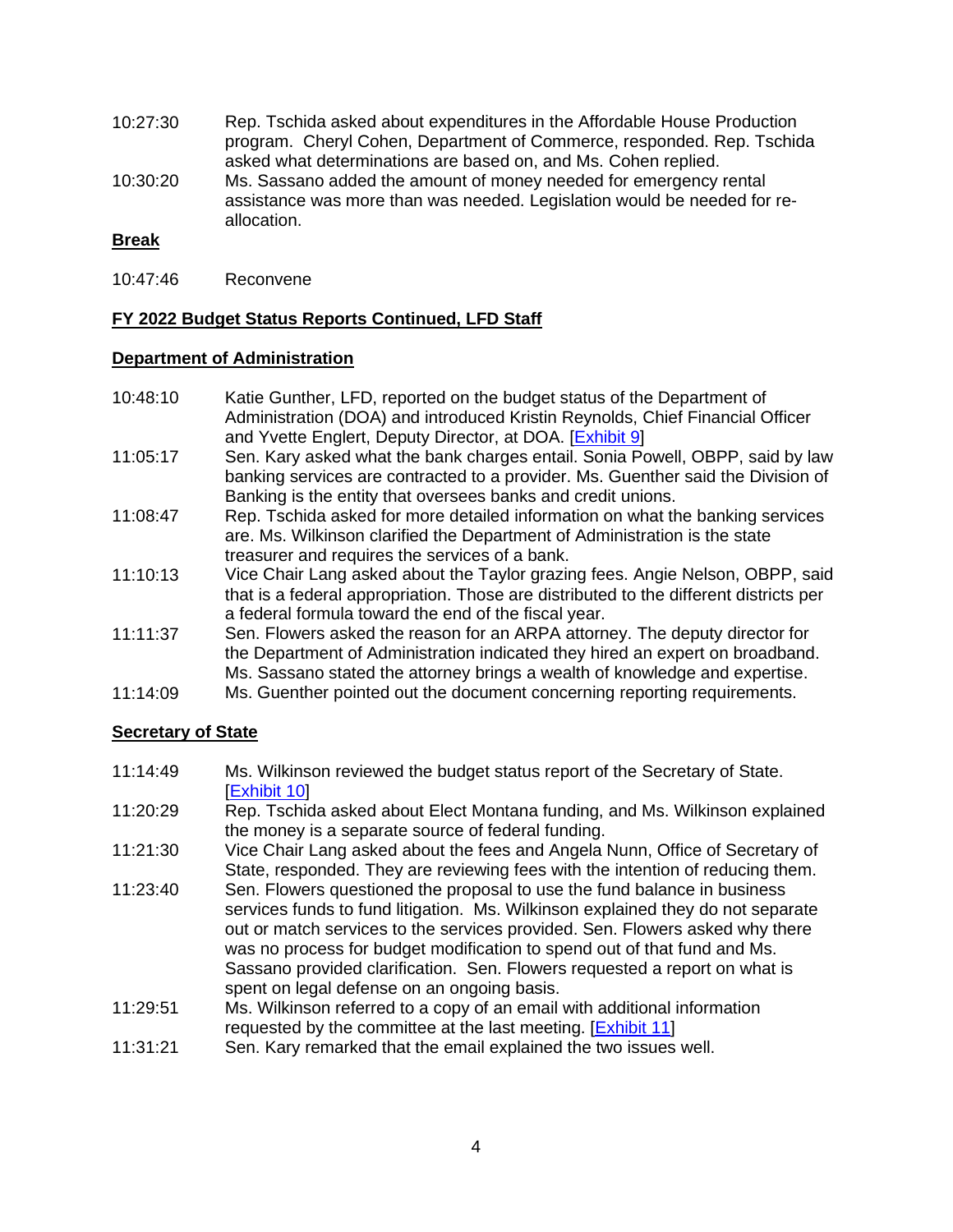- 11:32:00 Vice Chair Lang asked if all the counties are looked at. Ms. Nunn said they review the requests. HB 530 required security assessments and administrative rules are being worked on. The results will be reported to SAVA.
- 11:33:43 Dana Corson, Director of Elections, Secretary of State's office discussed a comparison of the new ElectMT system compared to the old system.

#### **Break**

13:03:02 Reconvene

#### **FY 2022 Budget Status Reports Continued, LFD Staff**

# **Department of Revenue**

- 13:03:27 Ms. Delcurto presented the budget status report for the Department of Revenue. [\[Exhibit 12\]](https://leg.mt.gov/content/publications/fiscal/2023-Interim/FY22-March/DOR.pdf)
- 13:12:36 Rep. Tschida asked for more information on the tribal alcohol and cigarette sale agreements, and Ms. Delcurto responded. Ms. Wilkinson explained the state collects and distributes those funds to the tribes, and the appropriation is used for that purpose.
- 13:15:03 Sen. Lang asked for further clarification, and Ms. Wilkinson replied.
- 13:15:39 Becky Schlauch, Department of Revenue (DOR), added that the alcohol taxes are collected monthly, quarterly or annually and are remitted quarterly back to the tribes.
- 13:16:07 Sen. Flowers asked about tax collections in the cannabis program. Ms. Delcurto indicated that information would be addressed later.
- 13:17:05 Vice Chair Lang inquired about out of state debt collections. Danielle Brenimer, DOR, explained a chart showing out-of-state collections. [\[Exhibit 13\]](https://leg.mt.gov/content/publications/fiscal/2023-Interim/IBC-A/OOS-Tax-Debt-Collections.pdf)
- 13:19:45 Vice Chair Lang inquired further, and Ms. Brenimer replied.
- 13:20:49 Rep. Tschida asked about the total collected by the collections company for the year. Ms. Brenimer anticipated it would be over \$150,000 for FY 2022. Rep. Tschida asked if anything uncollected would be considered bad debt and written off. Ms. Brenimer replied in most situations it would.
- 13:23:32 Rep. Gist asked about the out-of-state debt collections and Ms. Brenimer explained the state does not have the jurisdiction to collect from taxpayers outside the state.
- 13:25:54 Sen. Flowers inquired what the uncollected debt was, and Ms. Brenimer responded.
- 13:26:33 Rep. Gist asked about filing a lien on property, and Ms. Brenimer replied yes, if the property is in state.
- 13:27:41 Rep. Tschida asked if the state can recoup the debt through a lien, and Ms. Brenimer replied yes.
- 13:28:34 Jason Lay, DOR, provided an overview on unclaimed property and stated they hire out-of-state auditors. [\[Exhibit 14\]](https://leg.mt.gov/content/publications/fiscal/2023-Interim/IBC-A/UCP-Collections.pdf)
- 13:29:46 Becky Schlauch, DOR, reported on shipping costs associated with liquor purchases and distribution. [**Exhibit 15**]
- 13:33:21 Vice Chair Lang asked if the department absorbs the cost. Ms. Schlauch clarified it is added into the sales price.
- 13:34:06 Rep. Gist asked if any fuel surcharges are built into the contracts. Ms. Schlauch said not in the current contract, but that could change in July.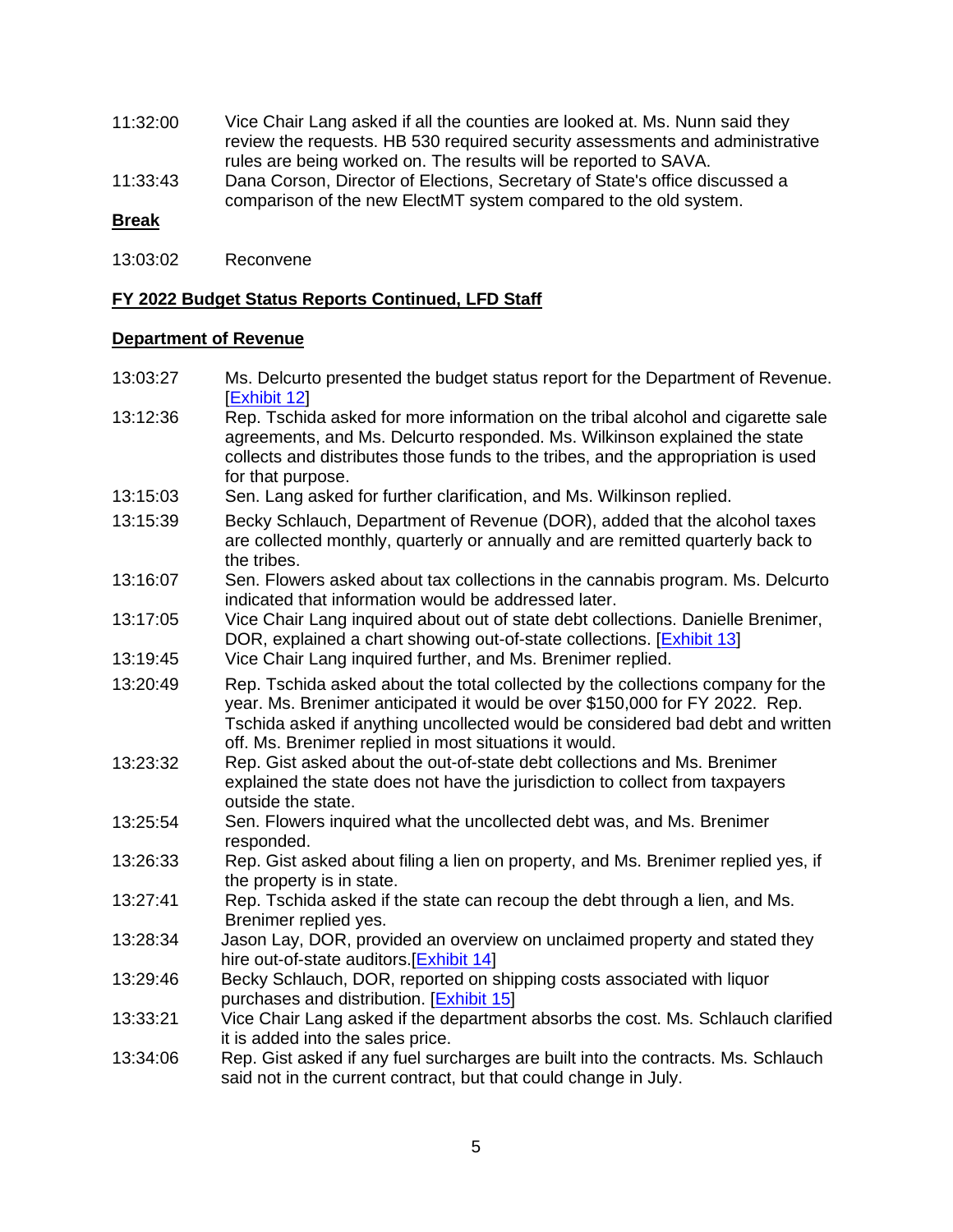- 13:34:45 Vice Chair Lang asked about the contracts. Ms. Schlauch indicated there is an RFP process.
- 13:35:07 Mr. Lay updated the committee on recreational and medical marijuana tax revenue.
- 13:37:20 Sen. Kary requested a copy of the slide for the committee.
- 13:38:08 Mr. Lay addressed the local option taxes in various localities.
- 13:39:11 Sen. Flowers said he visited with several dispensaries who reported things were going smoothly. One issue was a backlog with fingerprinting. Tracy Morano, DOR, said she would have the administrator contact him. Sen. Flowers asked about the process on tribal lands. Ms. Morana said they would get him that information.

# **Department of Labor and Industry**

- 13:44:05 Ms. Delcurto addressed the budget status report for the Department of Labor and Industry. [\[Exhibit 16\]](https://leg.mt.gov/content/publications/fiscal/2023-Interim/FY22-March/DOLI.pdf)
- 13:54:13 Vice Chair Lang asked about statistics on employers who are covering their employees with work comp insurance. The agency will supply that information. He asked about the UI tax.
- 13:55:37 Paul Martin, Department of Labor and Industry (DLI), responded to the questions of Vice Chair Lang.
- 13:57:27 Molly Delcurto explained a memo that outlined the various federal programs regarding unemployment. [\[Exhibit 17\]](https://leg.mt.gov/content/publications/fiscal/2023-Interim/IBC-A/Memo-on-Federal-UI-Programs.pdf)
- 14:01:22 Jeannie Keller, fraud prevention manager, DLI, reported on unemployment insurance fraud. [\[Exhibit 18\]](https://leg.mt.gov/content/publications/fiscal/2023-Interim/IBC-A/2022.3.9%20Fraud-Report.pdf)
- 14:04:30 Vice Chair Lang asked Ms. Keller to explain fraud payments by type.
- 14:06:10 Sen. Flowers asked how the fraud compares to other states. Ms. Keller said it was generally lower, but reporting is not consistent across the country.
- 14:08:40 Vice Chair Lang inquired about the computer upgrades and the department responded.
- 14:10:02 Ms. Wagner reported on the demographics of those leaving the labor force.
- 14:18:07 Vice Chair Lang asked Ms. Wagner where she sees things going. Ms. Wagner said after 2024 there should be more workers in the workplace.

# **Department of Military Affairs**

- 14:21:37 Ms. Delcurto presented the budget status report for the Department of Military Affairs. [\[Exhibit 18\]](https://leg.mt.gov/content/publications/fiscal/2023-Interim/FY22-March/DMA.pdf)
- 14:33:47 Vice Chair Lang asked about the wildfire fund. Ms. Wilkinson said a portion comes from agency reversions.
- 14:35:33 Cindi West, deputy director, Department of Military Affairs gave an update on the Montana Youth Challenge Academy and on the effects of the changes made to the search and rescue funds after the passage of HB 678. [\[Exhibit 19\]](https://leg.mt.gov/content/publications/fiscal/2023-Interim/IBC-A/Admissions-Trends-FY18-FY22-(2).pdf) [\[Exhibit](https://leg.mt.gov/content/publications/fiscal/2023-Interim/IBC-A/MYCA-Staff-Turnover-SFY18-SFY22-4.0.pdf)  [20\]](https://leg.mt.gov/content/publications/fiscal/2023-Interim/IBC-A/MYCA-Staff-Turnover-SFY18-SFY22-4.0.pdf) [\[Exhibit 21\]](https://leg.mt.gov/content/publications/fiscal/2023-Interim/IBC-A/IBC-Search%20and%20Rescue.pdf)

# **Public Comment**

None